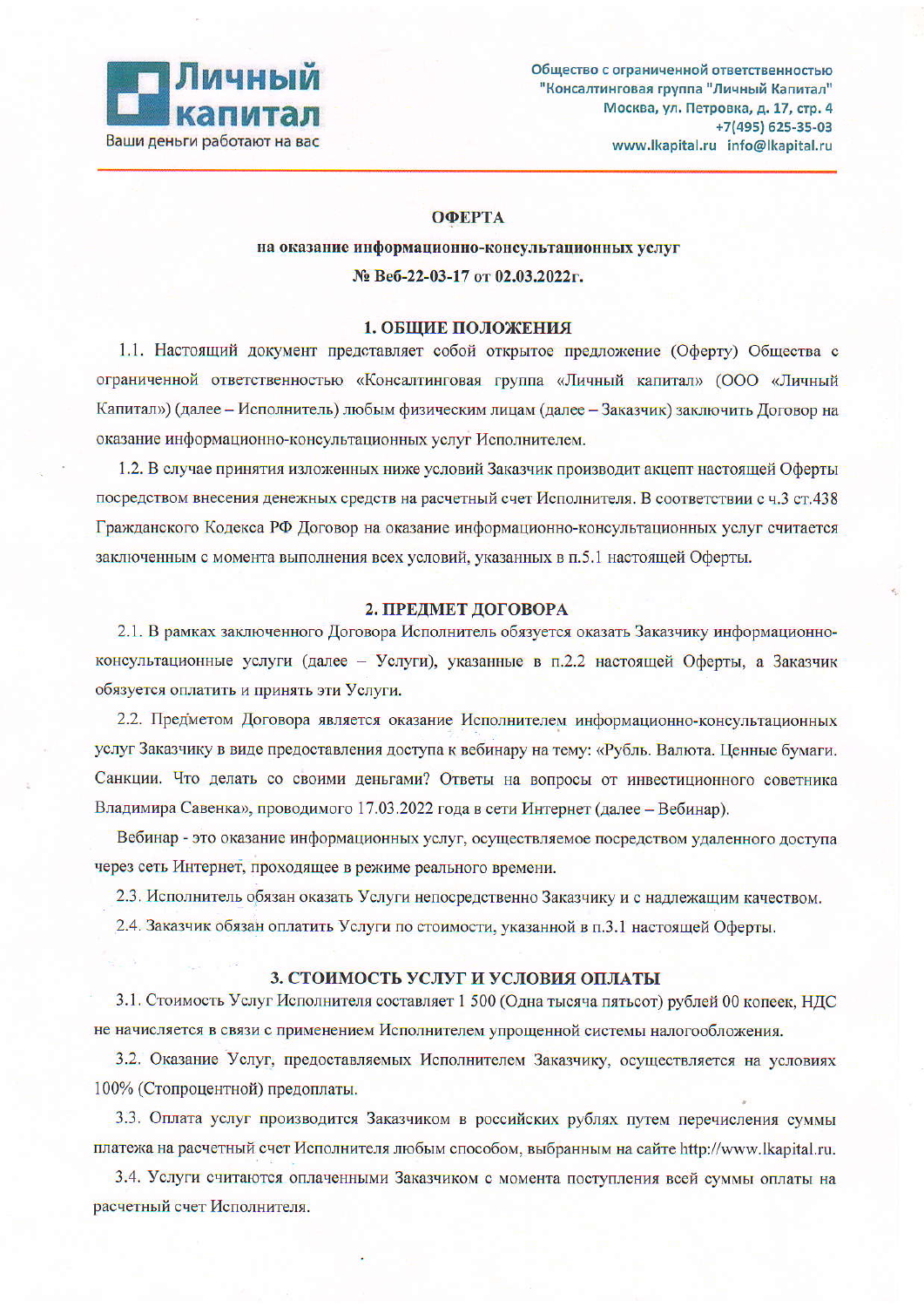## 4. СРОК ДЕЙСТВИЯ ОФЕРТЫ

4.1. Оферта вступает в силу с момента размещения на сайте http://www.lkapital.ru и действует в течение неопределенного срока.

4.2. Исполнитель вправе внести изменения в условия Оферты в любой момент по своему усмотрению, разместив измененный текст Оферты на сайте http://www.lkapital.ru.

4.3. Исполнитель вправе в любой момент отозвать Оферту путем удаления её с сайта http://www.lkapital.ru

### 5. АКЦЕПТ ОФЕРТЫ И ЗАКЛЮЧЕНИЕ ДОГОВОРА

5.1. Заказчик производит акцепт Оферты (заключение Договора) путем оформления заказа на сайте http://www.lkapital.ru и предварительной полной оплаты Услуг Исполнителя, в порядке и размере, предусмотренными статьей 3 настоящей Оферты.

5.2. В случае невыполнения полностью или частично хотя бы одного из условий, предусмотренных п.5.1 настоящей Оферты, Оферта считается неакцептованной, а Договор - незаключенным.

5.3. Совершая акцепт настоящей оферты (Заключая настоящий договор) Заказчик - физическое лицо осознает необходимость предоставлению Исполнителю своих персональных данных. Акцепт оферты (Факт заключения договора) является согласием Заказчика - физического лица на обработку Исполнителем его персональных данных. Исполнитель гарантирует соблюдение требований Федерального закона "О персональных данных" и сохранение конфиденциальности информации, полученной в ходе исполнения договора.

5.4. Финансовые инструменты либо операции, озвученные в ходе оказания информационноконсультационных услуг по данному договору, не являются индивидуальной инвестиционной рекомендацией. Определение соответствия финансового инструмента либо операции инвестиционным целям, инвестиционному горизонту и толерантности к риску является задачей Заказчика. Исполнитель не несет ответственности за возможные убытки Заказчика в случае совершения операций, либо инвестирования в финансовые инструменты, упомянутые в ходе проведения Вебинара.

### 6. ПОРЯДОК ИСПОЛНЕНИЯ ДОГОВОРА

6.1. Услуги предоставляются дистанционно.

6.2. После оплаты Заказчиком Услуг согласно п. 5.1 настоящей Оферты, Исполнитель предоставляет Заказчику доступ к Вебинару.

4.3. Исполнитель до начала Вебинара или в день его проведения направляет ссылку на доступ к трансляции.

4.4. Ссылка действует в течение одного месяца после даты проведения Вебинара.

### 7. СРОК ДЕЙСТВИЯ ДОГОВОРА

7.1. Договор считается заключенным с момента акцепта Оферты Заказчиком согласно п.5.1 настоящей Оферты и действует до момента полного исполнения Сторонами обязательств по Договору.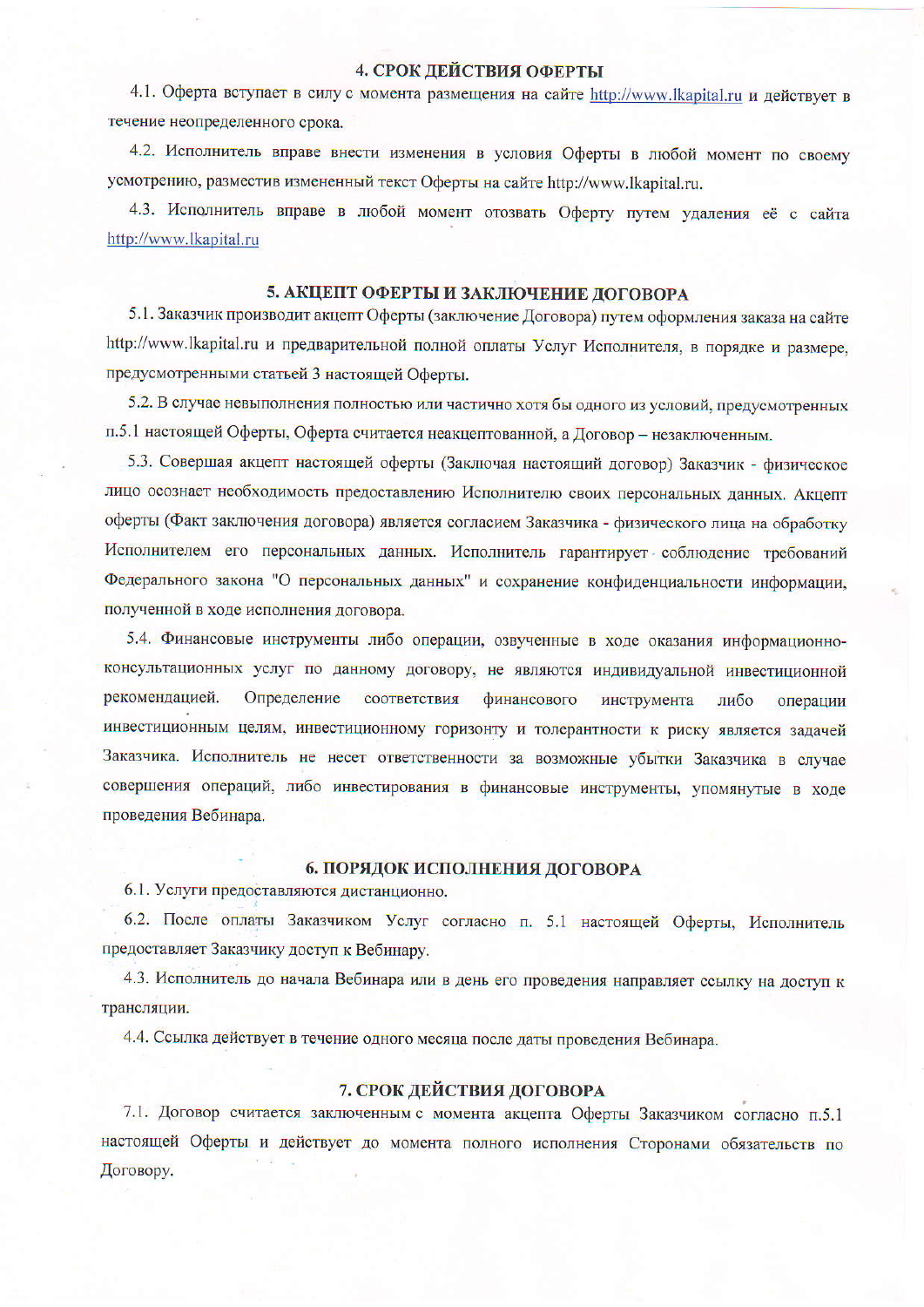### 8. УРЕГУЛИРОВАНИЕ СПОРОВ

8.1. В случае возникновения разногласий между Исполнителем и Заказчиком в связи с Офертой, акцептом и/или Договором Стороны должны попытаться разрешить такие разногласия путем переговоров.

8.2. Если разногласия не будут урегулированы в течение месяца с даты их заявления, любая из Сторон вправе обратиться за их разрешением в суд по месту нахождения Исполнителя.

#### 9. ГАРАНТИИ

9.1. Исполнитель гарантирует, что обладает всеми правами и полномочиями, необходимыми для заключения и исполнения Договора.

9.2. Соглашаясь с условиями и принимая условия настоящей Оферты путем ее акцепта, Заказчик заверяет Исполнителя и гарантирует Исполнителю, что:

9.2.1. Заказчик заключает Договор добровольно, при этом Заказчик: а) полностью ознакомился с условиями Оферты, б) полностью понимает предмет Договора.

9.2.2. Заказчик обладает всеми правами и полномочиями, необходимыми для заключения и исполнения Договора.

#### 10. КОНФИДЕНЦИАЛЬНОСТЬ

10.1. Заказчик вправе использовать доступ к Вебинару исключительно в целях личного самообразования.

10.2. Заказчик не вправе передавать полученные им от Исполнителя информацию и материалы третьим лицам, а также публиковать или распространять материалы в любой форме, включая, но не ограничиваясь, публикацию в средствах массовой информации, размещение на сайтах интернета, рассылку по электронной почте.

### 11. ОТВЕТСТВЕННОСТЬ СТОРОН

11.1. Заказчик самостоятельно несет ответственность за достоверность сведений, указанных им при акцепте Оферты.

11.2. Исполнитель не несет ответственности за какие-либо действия, являющиеся прямым или косвенным результатом действий Заказчика.

11.3. Сторона освобождается от ответственности за нарушение Договора в случае если такое нарушение явилось следствием действий (бездействия) другой Стороны.

### 12. ФОРС-МАЖОР

12.1. Сторона освобождается от ответственности за частичное или полное неисполнение обязательств по Договору, если оно явилось следствием обстоятельств непреодолимой силы в результате обстоятельств чрезвычайного характера, которые Сторона не могла ни предвидеть, ни предотвратить разумными мерами.

### 13. РЕКВИЗИТЫ

ООО «Личный Капитал» ИНН 7720547569 **КПП 770701001**